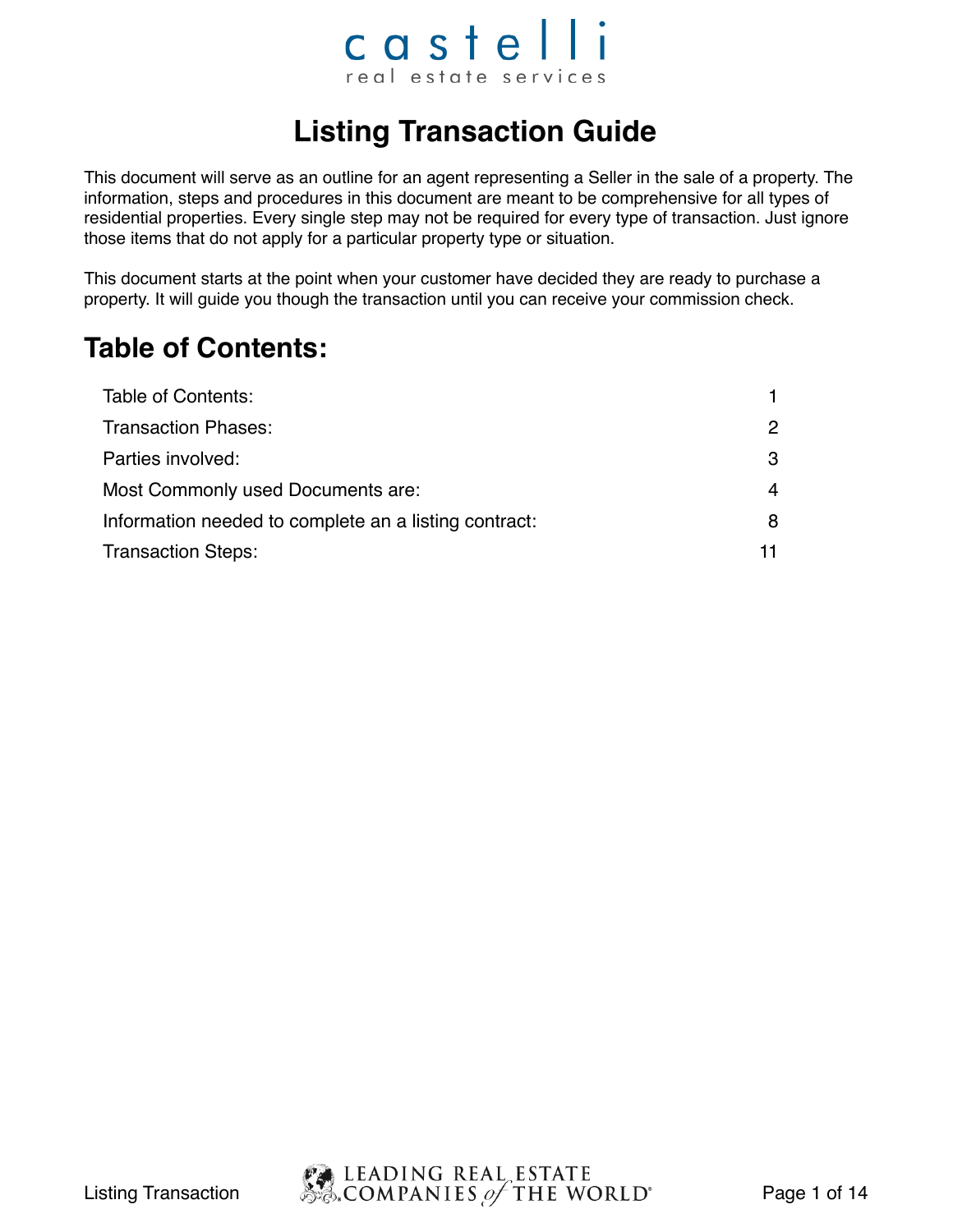### castelli real estate services

#### **Transaction Phases:**

There are 6 phases to a Listing transaction. CMA, Listing, Offer, Negotiation, Escrow and Conveyance.

CMA - This is when a property owner approaches you about possibly selling their property. You as the possible Listing Agent need to evaluate their property and present a CMA (Comparative Market Analysis) that will help the property owner to understand what you feel the property should be listed at to meet their particular goals. This is a two visit process. First, visit the property to meet with the property owner, learn what they want to accomplish and to view the property and it's condition. Then search for properties that are very similar both available and sold and do the analysis to determine a best guess as to what you feel the best range would be to list the property. Meet with the property owner again to present the CMA and help the property owner understand your reasoning for the pricing and work with them to come to an agreement in order to get them to sign a listing agreement. The CMA process will not be explained in this document.

Listing - This is when the Seller has signed a listing agreement with you and you have to prepare the market the property to attract potential buyers.

Offer - This is when an agent presents and offer on your listing. This may be another agent or possibly you have a buyer for your own listing. As Transaction Brokers by default, we are all allowed to to handle both ends of a transaction as long as the Buyer and Seller are both aware of this.

Negotiation - Once the Seller has reviewed the offer, they can either accept, reject or negotiate on any of the terms in the purchase contract. Should there be any changes to the purchase contract, make sure both parties initial any changes and date the initials so everyone knows when they were accepted. It may be necessary for a new Contract to be made up that incorporates all the changes to have a cleaner, easier to understand document.

Escrow - This is when both the Buyer and Seller have come to an agreement and the purchase contract is fully signed. On the day that the fully signed contract is delivered to the other party, that day is called the Effective date. This is when timeline determined by the dates in the contract start. For example, when there are 10 days for the inspection contingency, the 10 days start on the effective date. Should the last day of the contingency fall on a weekend or holiday, it automatically rolls over to the next business day. During the escrow period is when both parties work to meet their obligations per the contract. Should it take longer to complete a task, the parties can negotiate to extend the closing date or individual contingency as needed.

Conveyance - This is commonly called the closing date. This is when both parties sign the documentation to transfer property ownership and any other documents required such as financing paperwork.

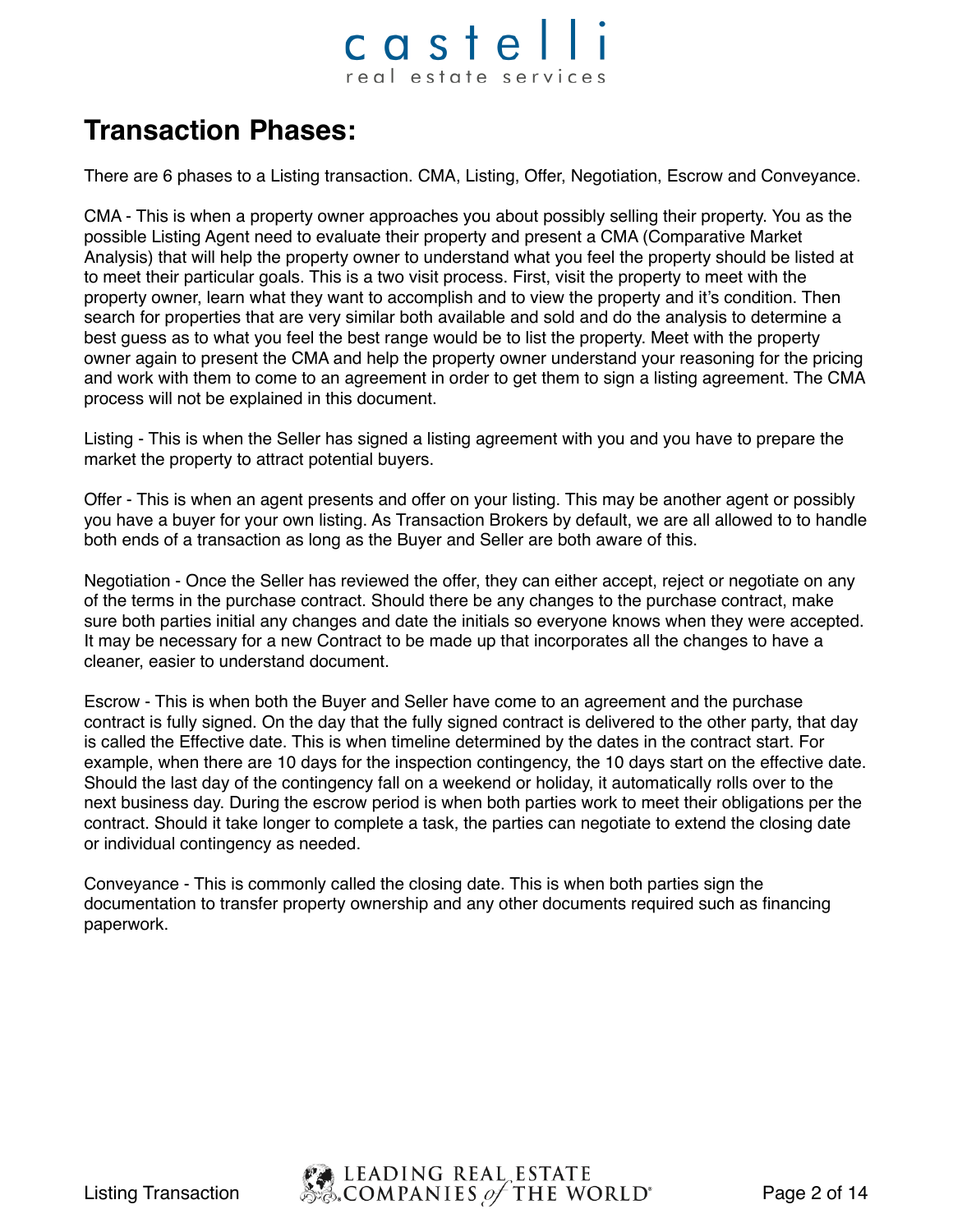#### **Parties involved:**

| Party/Person                                            | Responsibility                                                                                                                                                                                                                                                                                                                                                                                                                                                                                              |
|---------------------------------------------------------|-------------------------------------------------------------------------------------------------------------------------------------------------------------------------------------------------------------------------------------------------------------------------------------------------------------------------------------------------------------------------------------------------------------------------------------------------------------------------------------------------------------|
| Yourself (Listing Agent)                                | You are the agent helping the property owner sell their property. It is your task to<br>help educate the Seller, make sure all required documents are completed and<br>delivered in a timely manner and to verify that the other parties are completing their<br>tasks on time. Its is also your responsibility to negotiate with the other agent to help<br>the transaction come together and proceeds to closing.                                                                                         |
| Seller                                                  | This is the property owner trying to sell their property.                                                                                                                                                                                                                                                                                                                                                                                                                                                   |
| <b>Buyer</b>                                            | These are the people looking for a property to purchase.                                                                                                                                                                                                                                                                                                                                                                                                                                                    |
| <b>Listing Agent</b>                                    | This is the agent who has the listing for the property that the Buyer have decided to<br>make an offer on. You are permitted to work with a Buyer who wants to make an<br>offer on a listing that you have. You just need to make sure you disclose this fact to<br>all parties involved. This is due to the fact that by default, all real estate brokers in<br>Florida are Transaction Brokers unless paperwork has been signed to change this<br>relationship.                                           |
| <b>Title Company/Closing</b><br>Agent                   | These are the people that act as the impartial third party to make sure all aspects of<br>the contract have been met. They also do the title search to make sure the property<br>is free and clear of any liens or encumbrances. The closing agent also facilitates the<br>signing of all the papers to convey the property. This party also makes sure all the<br>funds and collected and dispersed as required. The title company also issues the<br>Home Owner's Title Policy and Lender's Title Policy. |
| <b>Inspection Company</b>                               | Should the Buyer choose to do an inspection on the property (as an agent, you<br>should always advise your Buyer to do so), write up a report and send it to the Buyer<br>to review. These inspections may include but will not be limited to: General Home<br>Inspection, Roof Inspection, Wood Destroying Organism Inspection, Pool Inspection<br>and Seawall Inspection.                                                                                                                                 |
| Lender                                                  | If the Buyer is going to be financing the purchase, they will have to be pre approved<br>through a lender, whether it be their personal bank or a mortgage broker, to show<br>they are qualified to apply for a loan in an amount to cover the purchase the property<br>including closing costs.                                                                                                                                                                                                            |
| Appraiser                                               | The Appraiser is hired by the lender to give an opinion of fair market value of a<br>particular property on a specific date.                                                                                                                                                                                                                                                                                                                                                                                |
| Home Owners/Condo<br><b>Contents Insurance</b><br>Agent | While a home owner is not required by law to carry insurance on their property, if<br>they are financing the purchase, the lender will most likely require that they do carry<br>enough insurance to cover the cost of the property in case of loss and will require<br>the policy be in place at the time of closing.                                                                                                                                                                                      |
| Condo/Home Owner's<br>Association                       | If the property is governed by an association, be it is a Condominium or a Home<br>Owner's association, this body of people will generally have the right to approve the<br>Buyer to purchase the property given the guidelines outlined in their association's<br>documents.                                                                                                                                                                                                                               |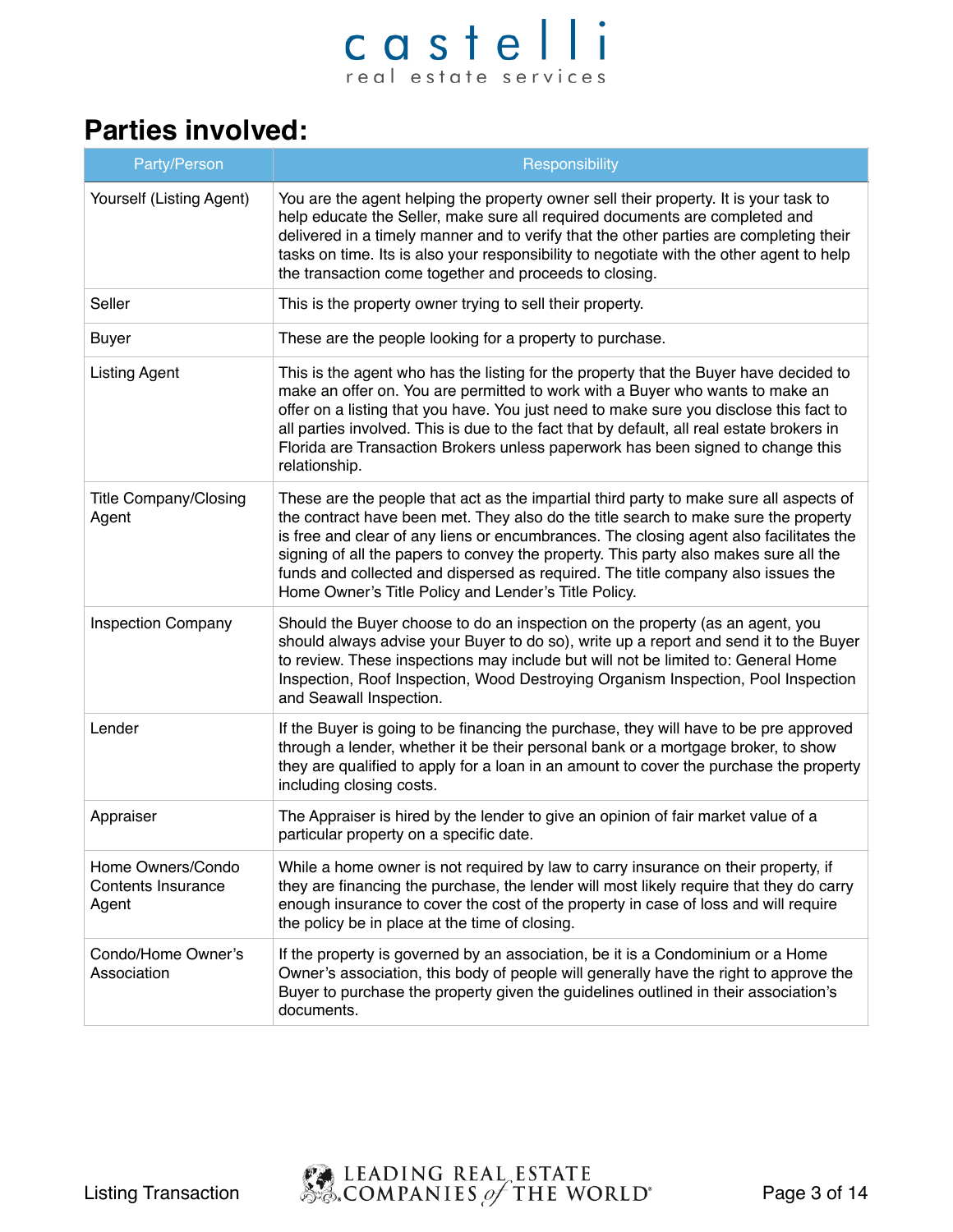#### **Most Commonly used Documents are:**

| <b>Document Name</b>                                                                                                                                | <b>Found At</b>                         | <b>Completed By</b>                                                                           | Sent TO                                                                                                                                                               | <b>Description</b>                                                                                                                                                                                                                                                                                                   |
|-----------------------------------------------------------------------------------------------------------------------------------------------------|-----------------------------------------|-----------------------------------------------------------------------------------------------|-----------------------------------------------------------------------------------------------------------------------------------------------------------------------|----------------------------------------------------------------------------------------------------------------------------------------------------------------------------------------------------------------------------------------------------------------------------------------------------------------------|
| <b>RAGFL Residential</b><br><b>Listing Contract</b><br><b>Exclusive Right of</b><br>Sale.                                                           | Transaction<br>Desk, Form<br>Simplicity | The Listing Agent,<br>signed by the<br>Seller.                                                | The Seller and Office<br>Transaction<br>Management system.                                                                                                            | This is the contract that<br>gives you permission to<br>market their property for<br>sale and to be paid a<br>commission when it does<br>sell.                                                                                                                                                                       |
| Castelli Listing<br>Sheet                                                                                                                           | Transaction<br>Desk, Form<br>Simplicity | The Listing Agent.                                                                            | Transaction<br>Management system.                                                                                                                                     | This is the Castelli for<br>required when you submit<br>the listing paperwork to<br>the office Transaction<br>Management system.                                                                                                                                                                                     |
| <b>FAR/BAR AS IS</b><br><b>Residential Contract</b><br>for the Sale and<br>Purchase/<br><b>Residential Contract</b><br>for the Sale and<br>Purchase | Transaction<br>Desk, Form<br>Simplicity | The Selling<br>Agent, signed by<br>the Buyer and the<br>Seller. This is part<br>of the offer. | The Buyer, the Listing<br>Agent, Office<br>Transaction<br>Management system,<br>title/closing company.                                                                | The is the purchase<br>contract used to outline<br>how the Buyer wants to<br>structure their purchase of<br>the property. When signed<br>by both parties, Buyer and<br>Seller, it is a binding, legal<br>contract. When signed by<br>just the Buyer, we call this<br>the "Offer".                                    |
| <b>FAR/BAR</b><br>Condominium<br>Association<br><b>Disclosure Rider</b>                                                                             | Transaction<br>Desk, Form<br>Simplicity | The Selling<br>Agent, signed by<br>the Buyer and the<br>Seller. This is part<br>of the offer. | The Buyer, the Listing<br>Agent, Office<br>transaction<br>management system,<br>title/closing company.                                                                | This rider is included with<br>any purchase contract<br>where the property is<br>covered by a<br>Condominium Association.                                                                                                                                                                                            |
| <b>FAR/BAR</b><br><b>Homeowners</b><br>Association/<br>Community<br><b>Disclosure Rider</b>                                                         | Transaction<br>Desk, Form<br>Simplicity | The Selling<br>Agent, signed by<br>the Buyer and the<br>Seller. This is part<br>of the offer. | The Buyer, the Listing<br>Agent as an offer,<br>sent to Office<br>transaction<br>management system,<br>title/closing company<br>when fully signed by<br>both parties. | This rider is included with<br>any purchase contract<br>where the property is<br>covered by a<br>Homeowners Association.                                                                                                                                                                                             |
| FAR/BAR Lead-<br><b>Based Paint</b><br><b>Disclosure Rider</b><br>and Federally<br>required document.                                               | Transaction<br>Desk, Form<br>Simplicity | The Selling<br>Agent, signed by<br>the Buyer and the<br>Seller. This is part<br>of the offer. | The Buyer, the Listing<br>Agent as an offer,<br>sent to Office<br>transaction<br>management system,<br>title/closing company<br>when fully signed by<br>both parties. | This rider is required for<br>the purchase contract for<br>any residential property<br>built prior to 1978. It is<br>used to disclose that fact<br>that the property MAY<br>contain lead base paint<br>and that the Buyer<br>understand the issues that<br>can arise from having lead<br>based paint in a structure. |

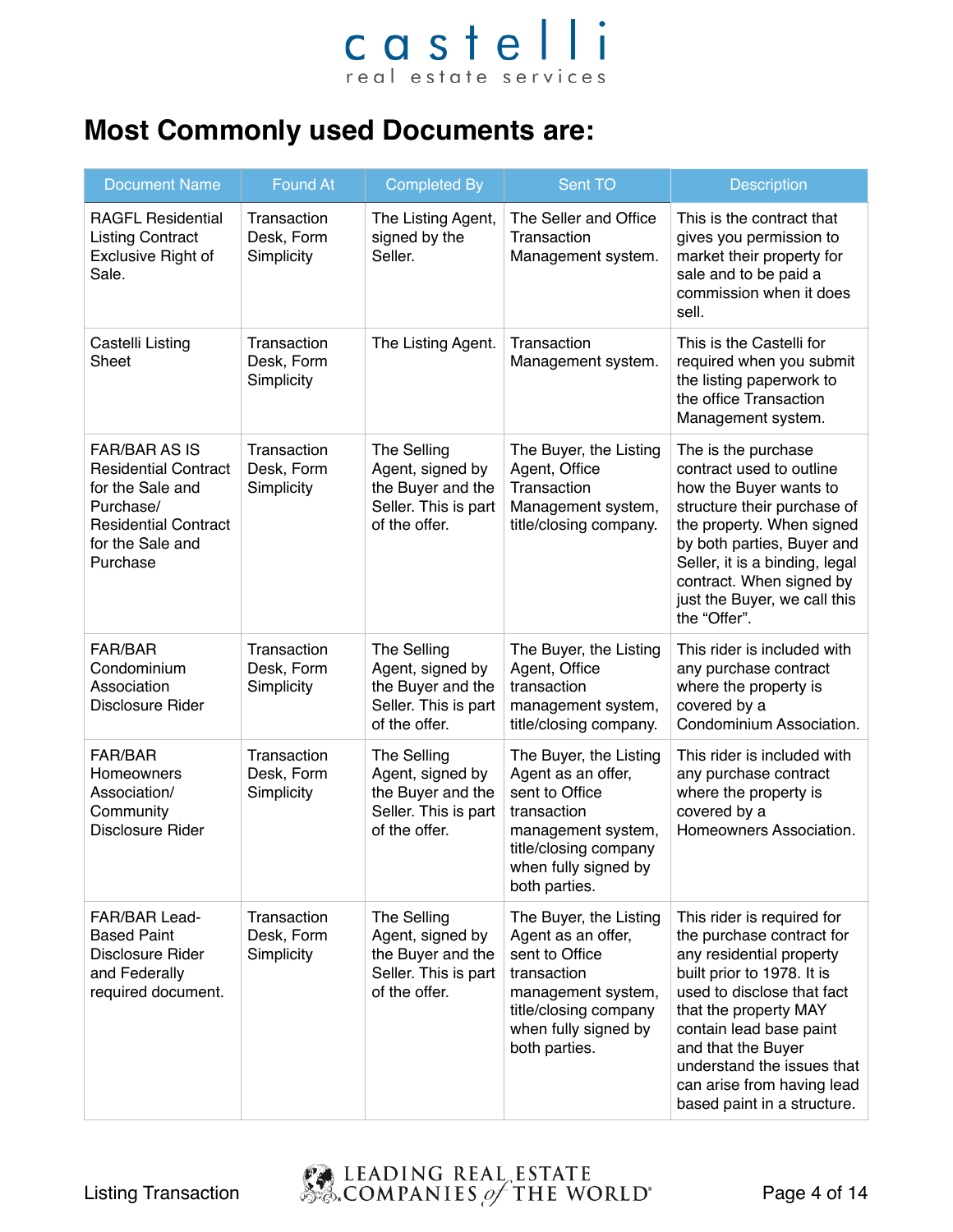| <b>Document Name</b>                                                        | <b>Found At</b>                         | <b>Completed By</b>                                                                                                                                                  | Sent TO                                                                                                                       | Description                                                                                                                                                                                                                                                                                                                                                                                   |
|-----------------------------------------------------------------------------|-----------------------------------------|----------------------------------------------------------------------------------------------------------------------------------------------------------------------|-------------------------------------------------------------------------------------------------------------------------------|-----------------------------------------------------------------------------------------------------------------------------------------------------------------------------------------------------------------------------------------------------------------------------------------------------------------------------------------------------------------------------------------------|
| Pre-Approval/Pre-<br><b>Qualification Letter</b><br>or Proof of funds.      | Lender or<br>Buyer.                     | Lender if they are<br>financing or the<br>Buyer if they are<br>purchasing with<br>all cash. This is<br>part of the offer.                                            | The Buyer, the Listing<br>Agent as an offer,<br>sent to Office<br>transaction<br>management system,<br>title/closing company. | This is the letter from the<br>lender that shows how<br>much the lender has "Pre"<br>approved the Buyer for the<br>purchase of a property.<br>This is used for offer<br>purposes. The Buyer and<br>property still need to be<br>fully approved by the<br>lender for the purchase to<br>be completed.                                                                                          |
| <b>Ernest Money</b><br>Deposit Check                                        | <b>Buyer</b>                            | <b>Buyer</b>                                                                                                                                                         | The Listing Agent as<br>part of an offer, sent<br>to Office transaction<br>management system<br>or title/closing<br>company.  | The Ernest Money Deposit<br>Funds can either be<br>included with the offer or<br>submitted after contract<br>acceptance. This will<br>depend on what the listing<br>agent requires or what the<br>Buyer what to do. It will<br>eventually go to the title<br>company so very often it is<br>easier to have it go right to<br>them so it doesn't have to<br>be transferred at a later<br>time. |
| <b>Castelli Real Estate</b><br>Expense of<br><b>Brokerage</b><br>Commission | Transaction<br>Desk, Form<br>Simplicity | The Selling<br>Agent, signed by<br>the Buyer and the<br>Selling Agent.<br>While not part of<br>the offer it should<br>be signed at the<br>same time as the<br>offer. | The Buyer, Office<br>Transaction<br>Management system.                                                                        | This form explains the<br>amount and reason for the<br>Castelli Transaction Fee.<br>This commission/fee is<br>charged by Castelli Real<br><b>Estate Services for</b><br>overhead expenses and it<br>not shared with the Listing<br>or Selling agents.<br>Generally this fee will<br>cover the \$295 Castelli<br>Transaction Fee and your<br>\$40 E&O Insurance<br>charge.                     |

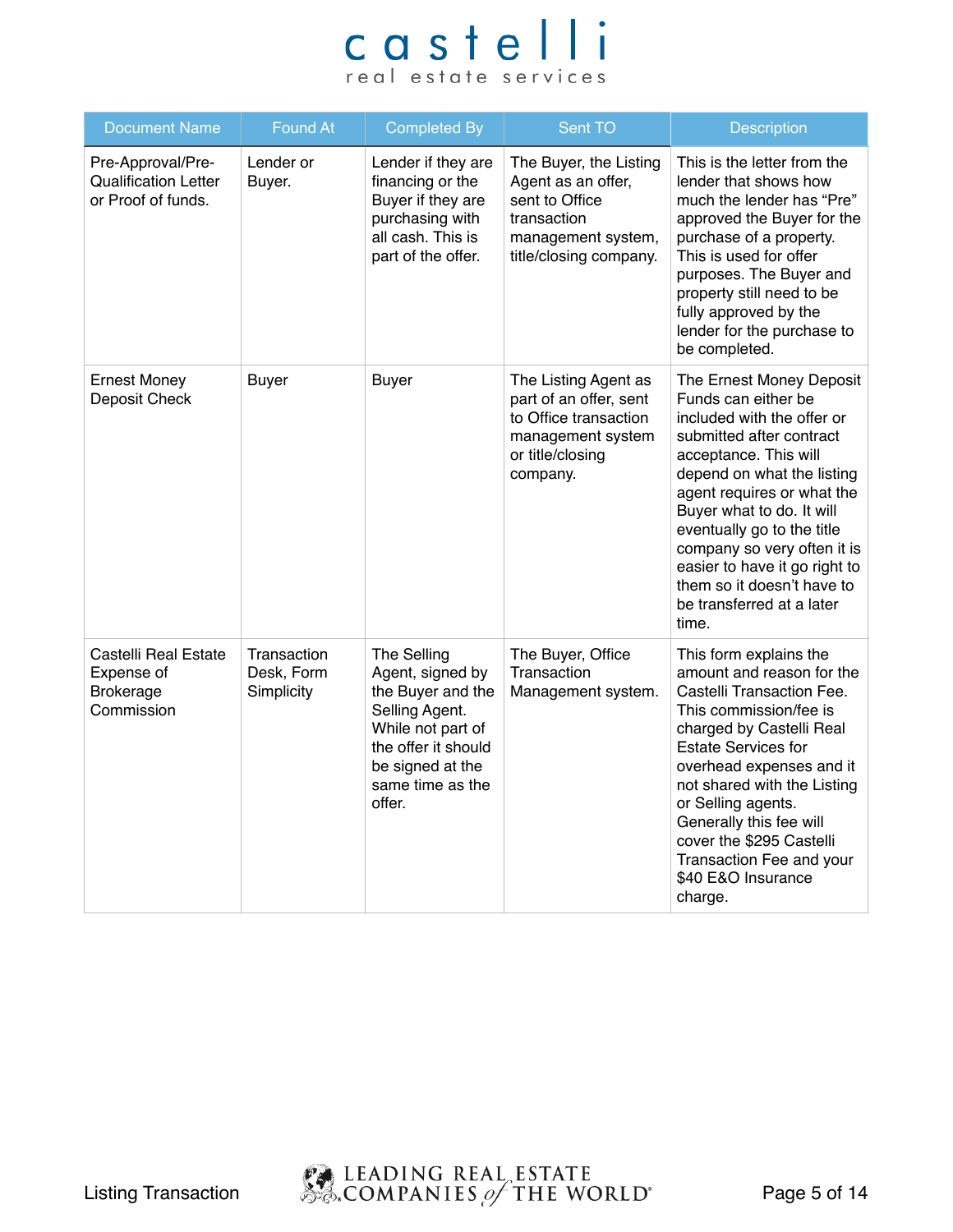| <b>Document Name</b>                                             | <b>Found At</b>                                                               | <b>Completed By</b>                                                                                                                                                                                                     | Sent TO                                                                                      | <b>Description</b>                                                                                                                                                                                                                                                                                                                             |
|------------------------------------------------------------------|-------------------------------------------------------------------------------|-------------------------------------------------------------------------------------------------------------------------------------------------------------------------------------------------------------------------|----------------------------------------------------------------------------------------------|------------------------------------------------------------------------------------------------------------------------------------------------------------------------------------------------------------------------------------------------------------------------------------------------------------------------------------------------|
| Seller's Disclosure<br>Statement                                 | <b>Listing Agent</b>                                                          | Signed by the<br><b>Buyer</b> after<br>reviewing.                                                                                                                                                                       | The Buyer, Office<br>transaction<br>management system,<br><b>Buyer and Listing</b><br>Agent. | This disclosure is used to<br>help the Seller convey<br>what they know about the<br>property that may<br>materially affect it's value.<br>This disclosure is not<br>required by law and they<br>are instances where it<br>won't be available (such<br>as foreclosures), but<br>should be available in<br>most standard purchase<br>situations. |
| Castelli Real Estate<br>Contract Info &<br><b>Escrow Deposit</b> | Transaction<br>Desk, Form<br>Simplicity                                       | The Selling Agent                                                                                                                                                                                                       | <b>Office Transaction</b><br>Management system<br>when the offer is<br>accepted.             | This is the form sent to the<br><b>Transaction Management</b><br>system that summarizes<br>the terms of the contract<br>and any related escrow<br>deposit made into<br>Castelli's escrow account                                                                                                                                               |
| <b>Escrow Deposit</b><br>Letter                                  | Office<br>transaction<br>management<br>system or Title/<br>Closing<br>Company | Office transaction<br>management<br>system or Title/<br><b>Closing Company</b>                                                                                                                                          | The Buyer, the Listing<br>Agent, office<br>Transaction<br>Management system.                 | This letter is proof that the<br>Buyer have deposited<br>funds into an escrow<br>account as required by the<br>contract.                                                                                                                                                                                                                       |
| Lender/Mortgage<br>Application                                   | The Lender                                                                    | The Lender/Buyer<br>should complete<br>this as soon as<br>their offer is<br>accepted.                                                                                                                                   | The Lender                                                                                   | If the Buyer is financing<br>their purchase, they will<br>need to complete this<br>application in a timely<br>manner.                                                                                                                                                                                                                          |
| Condo/<br>Homeowner's<br>Association<br>purchase Application     | The Association<br>or their<br>Management<br>Company                          | The Buyer should<br>completely fill this<br>in, supply all<br>required<br>documentation<br>and submit all this<br>with the required<br>fee to the<br>association/<br>management<br>company for<br>purchase<br>approval. | The Association or<br>their Management<br>Company                                            | When a property is<br>governed by an<br>association that requires<br>they approve the Buyer,<br>this is the application and<br>instructions that must be<br>completed so that the<br>association can go<br>through the process of<br>approving the Buyer to<br>purchase this property.                                                         |

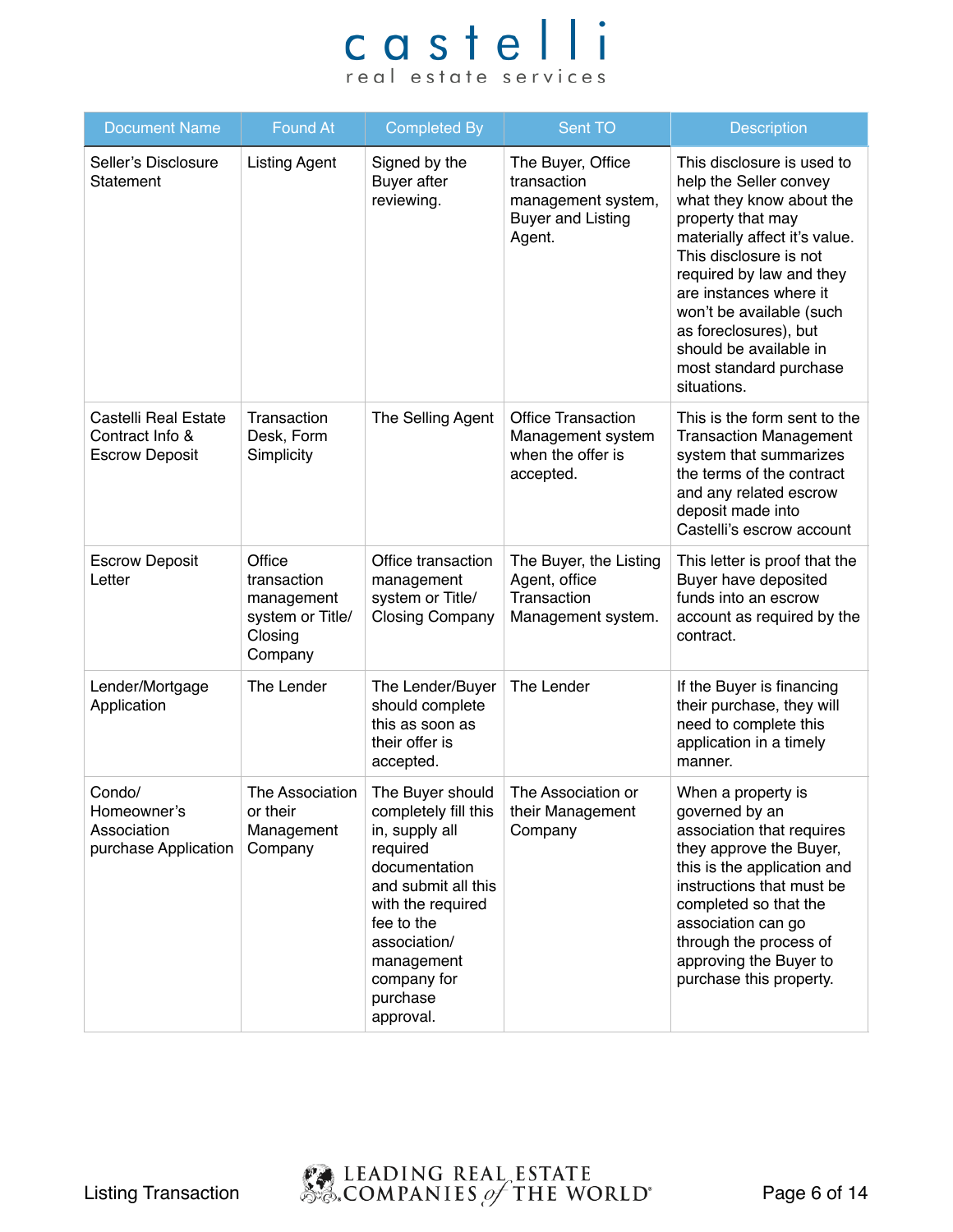| <b>Document Name</b>                                             | <b>Found At</b>                                      | <b>Completed By</b>                                                           | Sent TO                                                                                                                                                       | <b>Description</b>                                                                                                                                                                                                                     |
|------------------------------------------------------------------|------------------------------------------------------|-------------------------------------------------------------------------------|---------------------------------------------------------------------------------------------------------------------------------------------------------------|----------------------------------------------------------------------------------------------------------------------------------------------------------------------------------------------------------------------------------------|
| Condo/<br>Homeowner's<br>Association<br>purchase Approval        | The Association<br>or their<br>Management<br>Company | The Association/<br>Managment<br>Company.                                     | The Title/Closing<br>Company                                                                                                                                  | This is the document,<br>signed by the association<br>the declares that the<br>Buyer has been approved<br>to purchase in their<br>association.                                                                                         |
| Addendum to FAR/<br><b>BAR</b> contract for<br>Sale and Purchase | Transaction<br>Desk, Form<br>Simplicity              | The Selling Agent<br>or Selling Agent,<br>signed by both<br>Buyer and Seller. | The Buyer, The<br>Listing Agent as an<br>offer, sent to Office<br>transaction<br>management system,<br>title company when<br>fully signed by both<br>parties. | Should there be any<br>changes to the purchase<br>contract after both parties<br>have signed it, this<br>document is used to<br>amend the contract and<br>takes precedence over<br>what is stated in the<br>contract.                  |
| Home Owner's<br><b>Insurance Policy</b>                          | The insurance<br>company                             | The insurance<br>company                                                      | The Buyer and the<br>Lender                                                                                                                                   | If the Buyer is financing<br>their purchase, the lender<br>will need to see the<br>insurance policy to confirm<br>it is sufficient for their<br>needs.                                                                                 |
| Survey                                                           | Title Company/<br><b>Closing Agent</b>               | <b>Survey Company</b>                                                         | The Buyer                                                                                                                                                     | Should the Buyer elect to<br>have a survey done, the<br>cost will be reflected in the<br>closing statement and<br>they will receive the<br>document at closing.                                                                        |
| <b>Closing Statement</b>                                         | Title Company/<br><b>Closing Agent</b>               | Title Company/<br><b>Closing Agent</b>                                        | The Buyer, The<br>Listing Agent as an<br>offer, sent to Office<br>transaction<br>management system,<br>title company when<br>fully signed by both<br>parties. | This statement shows how<br>the associated credits and<br>debits for the sale for both<br>the Buyer and Seller.                                                                                                                        |
| Castelli Real Estate<br><b>Check Request</b><br>Form             | Transaction<br>Desk, Form<br>Simplicity              | The Selling Agent                                                             | Office transaction<br>management system.                                                                                                                      | This form is completed<br>and sent to the transaction<br>management system<br>when the sale has closed<br>and the title/closing agent<br>has issued a check to<br>Castelli Real Estate with<br>the commission from the<br>transaction. |

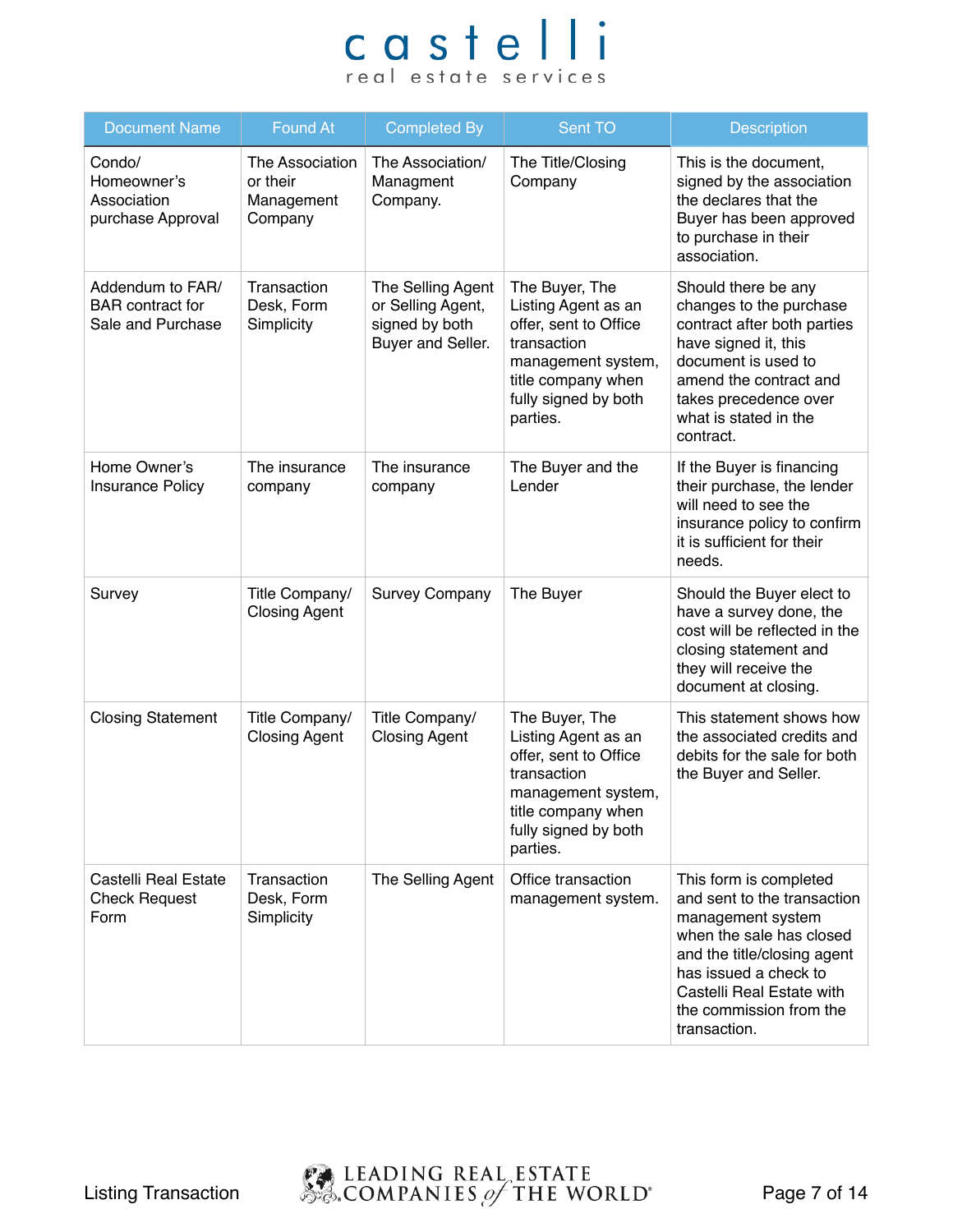#### **Information needed to complete an a listing contract:**

| <b>Data</b>                              | Line           | Contract   Description                                                                                                                                                                                            | <b>Found At</b>                                                                                                                                                                       |
|------------------------------------------|----------------|-------------------------------------------------------------------------------------------------------------------------------------------------------------------------------------------------------------------|---------------------------------------------------------------------------------------------------------------------------------------------------------------------------------------|
| Seller's Names                           | 1              | The names of the current property owners<br>as found on the title                                                                                                                                                 | <b>BCPA.net or IMMap. Click on</b><br>the folio number in the listing<br>and the IMMap record will<br>come up.                                                                        |
| <b>Buyer Names</b>                       | $\overline{2}$ | The names of the Buyer.                                                                                                                                                                                           | Please do make sure they<br>give you the name as they<br>want them to appear on the<br>title, including any middle<br>initials or if the property is to<br>be held by a trust or LLC. |
| The address of the<br>property           | $7 - 8$        | This is the common address                                                                                                                                                                                        | BCPA.net or IMMap.                                                                                                                                                                    |
| The Folio number of the<br>property      | 8              | The county identification of the property                                                                                                                                                                         | BCPA.net or IMMap.                                                                                                                                                                    |
| The legal description                    | 9              | The legal description as per the county<br>records.                                                                                                                                                               | BCPA.net or IMMap. If you<br>click on the Transaction Desk<br>icon from the listing, TD will<br>automatically create a<br>transaction for you and enter<br>this information for you.  |
| Personal property to be<br>included      | 20             | Items to be included in the sale such as<br>hot tub, extra washer/dryer, etc.                                                                                                                                     | Listing agent and Buyer will<br>supply this                                                                                                                                           |
| Personal property to be<br>excluded      | 23             | Items to be excluded from the sale such<br>as hot tub, extra washer/dryer, etc.                                                                                                                                   | Listing agent and Buyer will<br>supply this                                                                                                                                           |
| <b>Purchase Price</b>                    | 26             | The price the Buyer is offering to pay for<br>the property.                                                                                                                                                       | The Buyer with your help.                                                                                                                                                             |
| <b>Initial Deposit</b>                   | 27             | Initial funds the Buyer put up towards the<br>purchase of the property. This should be<br>enough to show the Buyer is serious but<br>not more then the Buyer can lose should<br>they need to cancel the contract. | The Buyer.                                                                                                                                                                            |
| Deposit Accompanies                      | 29             | Will the deposit accompany the offer or be<br>made within a number of days.                                                                                                                                       | The Buyer with your help.                                                                                                                                                             |
| <b>Escrow Agent</b><br>Information       | 32-34          | The contact information for where the<br>deposit funds will be held. Either Castelli<br>or the Title/Closing Company.                                                                                             | You, the Selling Agent.                                                                                                                                                               |
| <b>Additional Deposit</b><br>Information | 35-36          | Is there a second deposit and when is it<br>due? Usually after the inspection period<br>ends.                                                                                                                     | The Buyer with your help.                                                                                                                                                             |

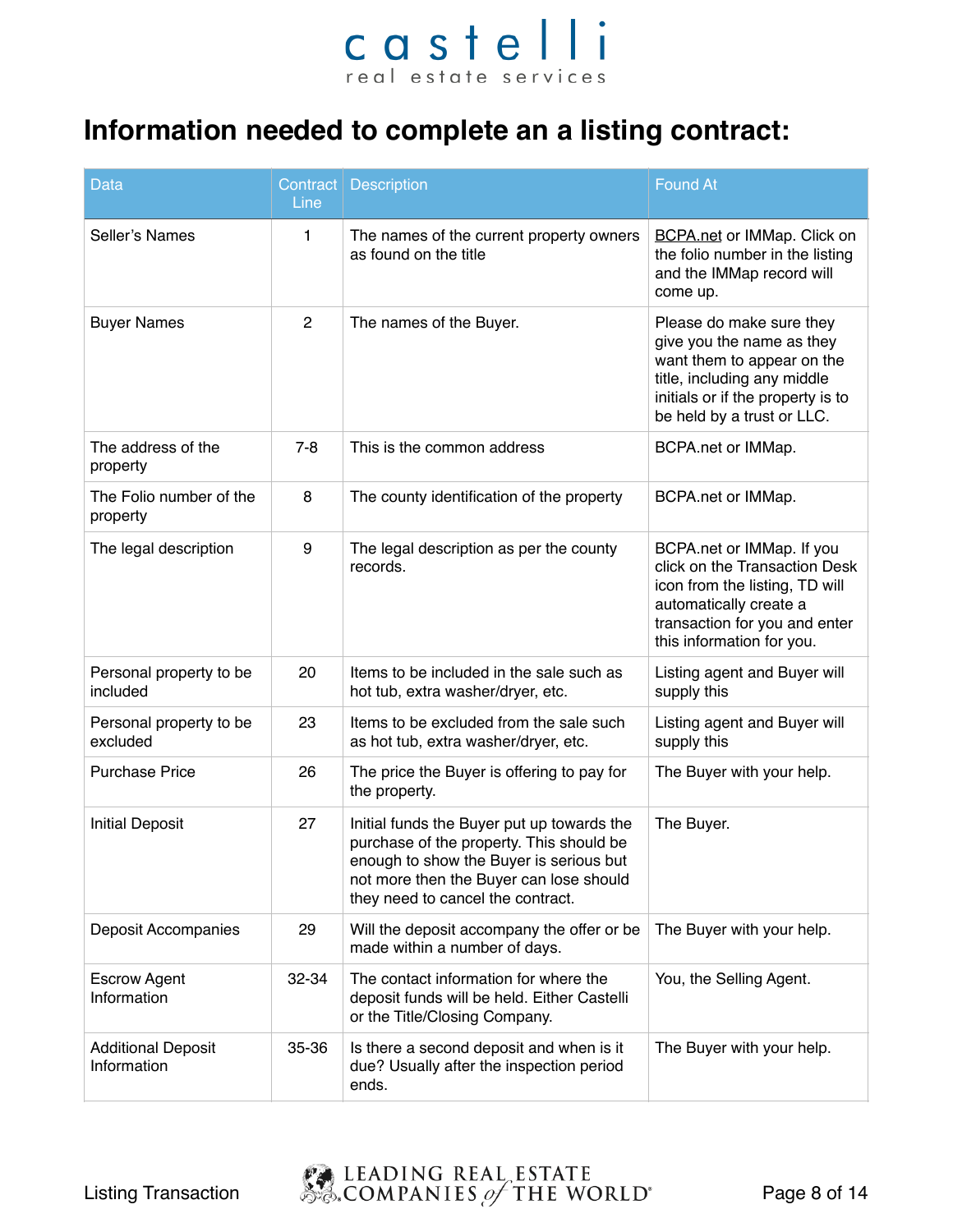| <b>Data</b>                     | Line                | Contract   Description                                                                                                                                                                                                                                                                        | <b>Found At</b>                                                                                                                |
|---------------------------------|---------------------|-----------------------------------------------------------------------------------------------------------------------------------------------------------------------------------------------------------------------------------------------------------------------------------------------|--------------------------------------------------------------------------------------------------------------------------------|
| <b>Financing Amount</b>         | 38-39               | If the Buyer are financing, the amount<br>expressed as either a dollar amount or<br>percentage.                                                                                                                                                                                               | The Buyers and Lender.                                                                                                         |
| <b>Balance to Close</b>         | 41                  | How much the Buyer will need to bring at<br>closing to complete the purchase. This<br>does not include closing costs as<br>determined by the title/closing company.                                                                                                                           | You/form calculates.                                                                                                           |
| <b>Acceptance Date</b>          | 45                  | This is the date by which the Seller has to<br>accept the offer. Should the Seller not<br>respond by this date, the Buyer can<br>cancel the contract, if they choose. If they<br>are willing to allow the Seller to have more<br>time, that's fine. This is to protect the<br>Buyer interest. | The Buyer with your help.                                                                                                      |
| <b>Closing Date</b>             | 52                  | This is the date when the closing is to<br>take place. If it's a cash deal, this can be<br>as little as two week, if this is financing, it<br>should be no less then 60 day. Speak to<br>the Lender as to how much time they<br>need. Take info account time to get the<br>contract accepted. | The Buyer with your help.                                                                                                      |
| Purchasing with Cash            | 58                  | If the Buyer are purchasing with all cash,<br>check this box.                                                                                                                                                                                                                                 | The Buyer with your help.                                                                                                      |
| Financing through a<br>Lender   | 92-96               | If the Buyer are purchasing with help from<br>a lender, check this box. Complete the<br>items as per the pre-approval letter from<br>the Lender                                                                                                                                               | This will be on the Lender's<br>Pre-Approval letter.                                                                           |
| Assumption of existing<br>loan. | 122                 | If the Buyer are assuming the Seller's<br>loan, check this box. Very rare these<br>days.                                                                                                                                                                                                      | The Buyer with your help.                                                                                                      |
| <b>Purchase Note</b>            | 123                 | If the Buyer are using a purchase note<br>through a third party, check this box. Very<br>rare these days.                                                                                                                                                                                     | The Buyer with your help.                                                                                                      |
| <b>Closing Agent</b>            | 155,<br>159,<br>161 | Check the appropriate box for who<br>determines the closing agent. Tradition is<br>to use the Miami-Dade/Broward Regional<br>Provision.                                                                                                                                                       | The Seller may require they<br>determine the closing agent,<br>especially for foreclosures but<br>mostly it's up to the Buyer. |
| Home Warranty                   | 171-172             | Check the appropriate box should the<br>Buyer want aHome Warranty.                                                                                                                                                                                                                            | The Buyer with your help.                                                                                                      |
| <b>Special Assessment</b>       | 181,<br>183         | Check the box on line 181 if Seller and<br>Buyer will split assessments. Check the<br>box on line 183 if the Seller is to pay all<br>the assessments.                                                                                                                                         | The Buyer with your help.                                                                                                      |

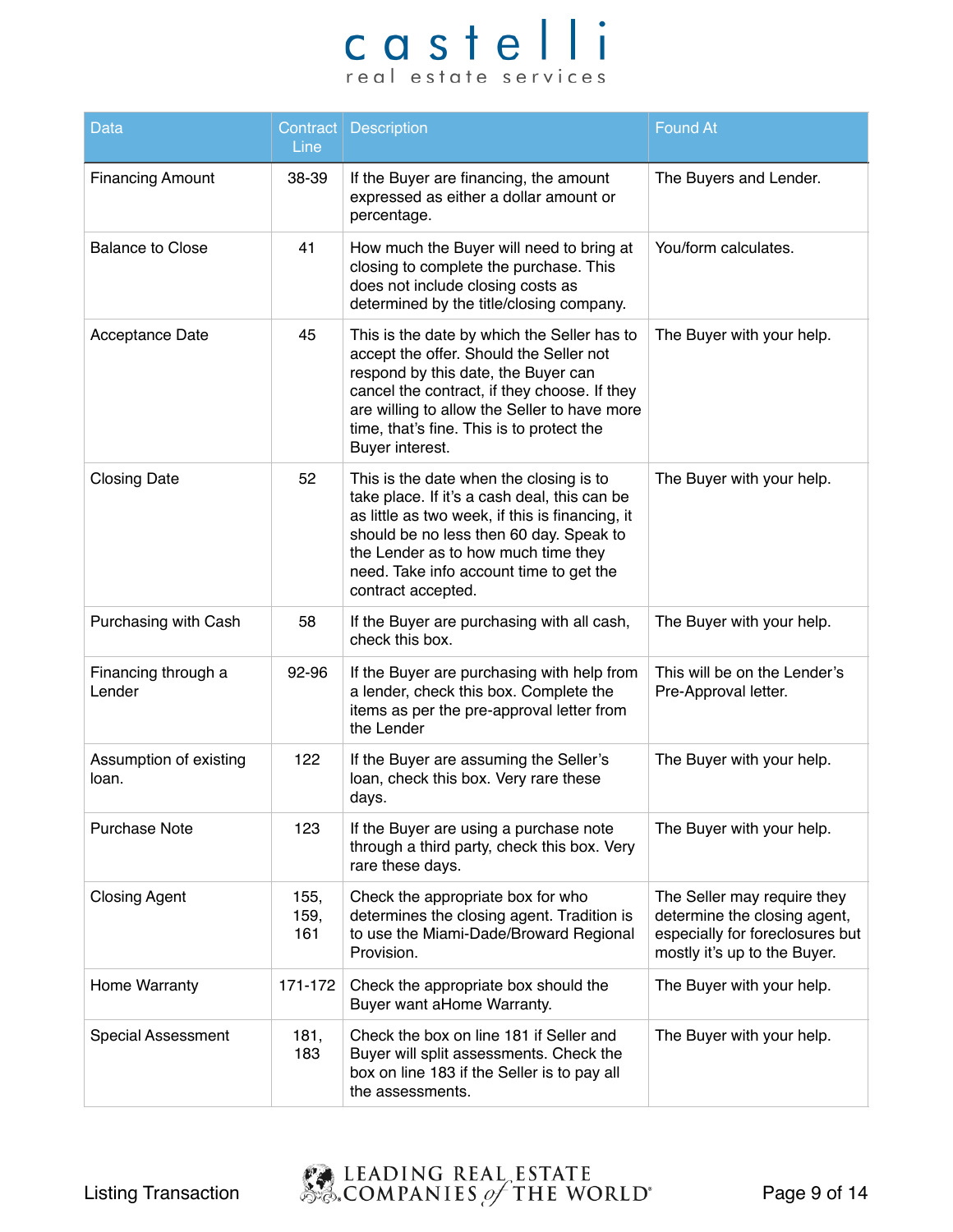| <b>Data</b>                                   | Contract  <br>Line | <b>Description</b>                                                                                                        | <b>Found At</b>                                                               |
|-----------------------------------------------|--------------------|---------------------------------------------------------------------------------------------------------------------------|-------------------------------------------------------------------------------|
| <b>Inspection Period</b>                      | 243                | How long will the inspection period be?<br>Usually between 10 and 15 days. This is<br>often negotiated.                   | The Buyer with your help.                                                     |
| Addenda                                       | 564                | Check the boxes for the addenda to be<br>included in the offer.                                                           | You.                                                                          |
| <b>Condo Addendum Rider</b>                   |                    | To be used if purchasing a condo.                                                                                         |                                                                               |
| <b>Association Approval</b>                   | Sec. 1             | Check if association approval is required.<br>Almost always is.                                                           | You, the Selling Agent.                                                       |
| Right of first refusal                        | Sec. 2             | Does the association have first right of<br>refusal. Usually they don't or they would<br>have purchased already.          | You, the Selling Agent.                                                       |
| Fees and assessments                          | Sec. 3             | What are the association dues, special<br>assessments or recreation fees                                                  | This should be in the listing or<br>from the List Agent.                      |
| Special assessments                           | Sec.<br>3(c)       | List any known special assessments.                                                                                       | The listing agent should tell<br>you if there are any special<br>assessments. |
| Non-Developer<br><b>Disclosure</b>            | Sec $5(a)$<br>(b)  | If the Buyer already has received Condo<br>Docs, check box (a), if the Buyer has not<br>received them yet, check box (b). | The Buyer rarely get Condo<br>Docs before writing the offer.                  |
| Buyer request condo<br><b>Docs</b>            | Sec 6              | Check the appropriate box.                                                                                                | You, the Selling Agent.                                                       |
| Parking                                       | Sec 8              | How many parking spaces come with the<br>unit                                                                             | You, the Selling Agent.                                                       |
| <b>Lend Based Paint</b>                       |                    | To be used if the property being purchased was built before 1978.                                                         |                                                                               |
| Buyer, Seller, property<br>address.           |                    | Same as the purchase contract.                                                                                            | Filled in for you if you use<br>Transaction Desk.                             |
| Buyer's<br>Acknowledgement                    |                    | Almost always the purchaser will waive an<br>inspection.                                                                  |                                                                               |
| Homeowner's<br>Association                    |                    |                                                                                                                           |                                                                               |
| Buyer, Seller, property<br>address.           |                    | Same as the purchase contract.                                                                                            | Filled in for you if you use<br><b>Transaction Desk.</b>                      |
| Name of Community                             |                    | The name of the homeowner's<br>association.                                                                               | The Listing Agent or county<br>records through IMMap or<br>DCPA.net           |
| Assessments and<br><b>Special Assessments</b> | (c)                | These are the Homeowner's Association<br>Dues and any special assessments the<br>Buyer will be required to pay            | Listing or Listing Agent.                                                     |

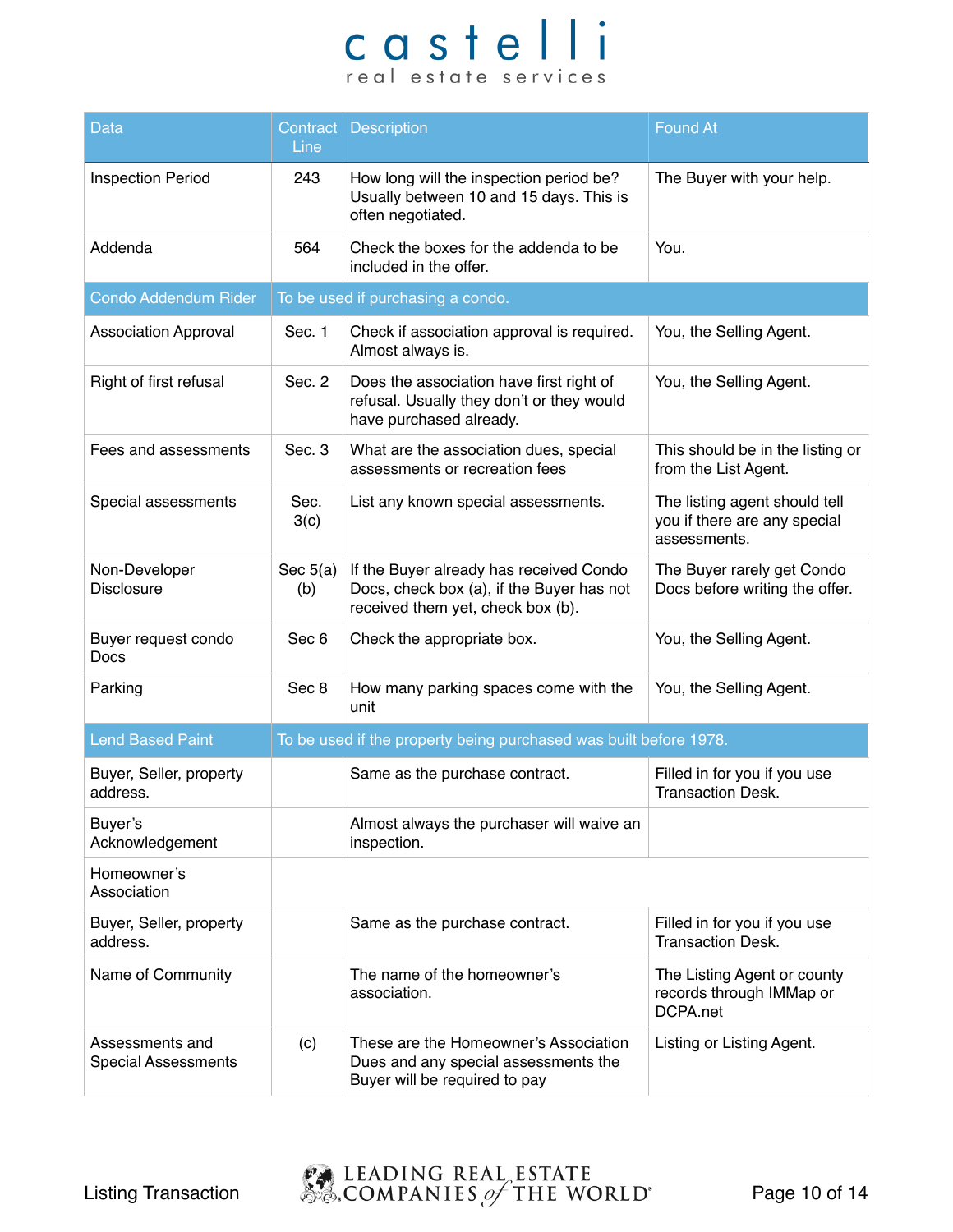### castelli real estate services

#### **Transaction Steps:**

This is an outline of the tasks needed to be done from writing up an offer, presenting it, getting it accepted and seeing the transaction through closing. There can be less or more items depending not the requirements of the contract and the type of property being purchased.

| Done $ $ | Contract<br><b>Days</b> | <b>Task</b>                                                                                                                                                                                                                                                                                                                                         |
|----------|-------------------------|-----------------------------------------------------------------------------------------------------------------------------------------------------------------------------------------------------------------------------------------------------------------------------------------------------------------------------------------------------|
|          |                         | Confirm via www.myfloridalicense.com/wl11.asp that other agent is currently licensed                                                                                                                                                                                                                                                                |
|          |                         | Use Transaction Desk/Form Simplicity to type up offer, applicable addendums and Castelli<br><b>Transaction Fee Agreement</b>                                                                                                                                                                                                                        |
|          |                         | Have Buyer sign, initial, date all offer pages and any other disclosures/addendums provided<br>by Seller.                                                                                                                                                                                                                                           |
|          |                         | Make copy of deposit check. Give to either Office transaction management system or to the<br>title company.                                                                                                                                                                                                                                         |
|          |                         | If cash, get proof of funds. If financed, get pre-approval letter.                                                                                                                                                                                                                                                                                  |
|          |                         | Email offer and supporting docs to Listing Agent. Call and text Listing Agent to confirm<br>receipt.                                                                                                                                                                                                                                                |
|          |                         | Negotiate if applicable and get contract signed by Seller.                                                                                                                                                                                                                                                                                          |
|          | 1.                      | If offer not accepted, end here. If offer is accepted, submit Contract Info/Escrow Deposit Form<br>with all contract paperwork to the office transaction management system. The date this<br>completely signed contract is sent to the other agent is the effective date. Confirm by email<br>the effective date with the other agent.              |
|          |                         | Email executed contract w/ addendums, escrow letterto Buyer cc: lender, title company w/<br>instructions to Buyer as to next steps. Include contact information for all parties such as listing<br>agent, selling agent, buyer, seller, lender, title company, inspector, association, etc. Include<br>any important info such as transaction fees. |
|          |                         | Email other agent to confirm receipt.                                                                                                                                                                                                                                                                                                               |
|          |                         | Schedule General Home, WDO, 4 Pts, Wind Mit, etc. inspections.                                                                                                                                                                                                                                                                                      |
|          |                         | Confirm water and electric on for inspections?                                                                                                                                                                                                                                                                                                      |
|          |                         | If condo, does inspector have access to roof, i.e., permission from management to check<br>HVAC unit on roof?                                                                                                                                                                                                                                       |
|          |                         | If needed, get list of insurance agents to Buyer to get hazard, wind (if east of 95) and flood (if<br>in flood zone) insurance.                                                                                                                                                                                                                     |
|          | 5                       | If a condo, is Condo app completed w/ fee, copy of contract, driver's lic, letters of ref, etc and<br>provided to assoc.                                                                                                                                                                                                                            |
|          | 5                       | Verify the Buyer apply for Mortgage                                                                                                                                                                                                                                                                                                                 |
|          |                         | Get the Condo docs from the listing agent and send to the Buyer including land lease,<br>budget, etc. as specified in condo rider. Have Buyer sign condo docs receipt.                                                                                                                                                                              |

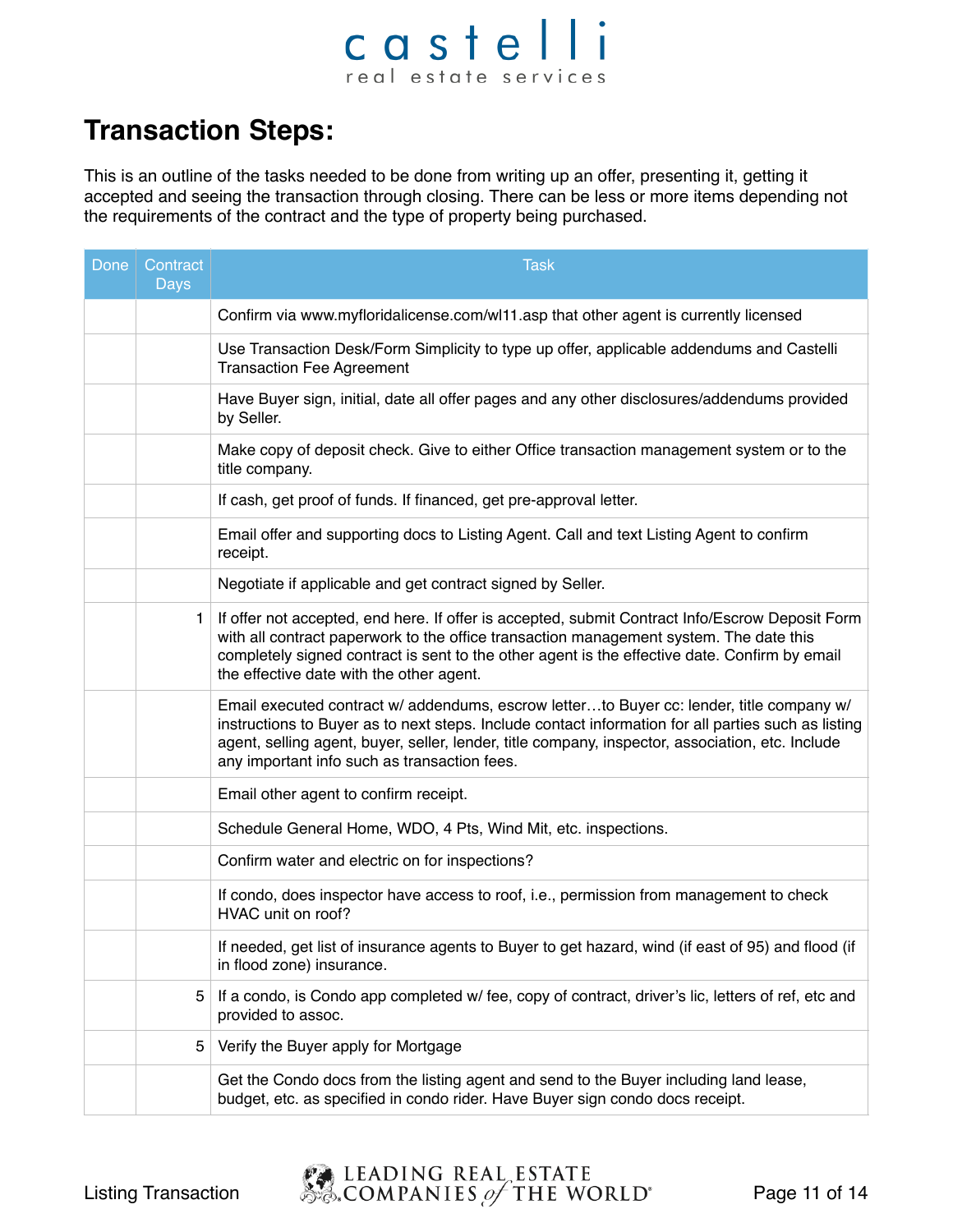|    | 10 Before Inspection Period ends does Buyer want property as is or credits and/or repairs? If<br>they are any changes to the contract, repairs, price reduction, seller credits, write up an<br>addendum and have it signed by both parties. Then send it to the office transaction<br>management system, Buyer and title company. |
|----|------------------------------------------------------------------------------------------------------------------------------------------------------------------------------------------------------------------------------------------------------------------------------------------------------------------------------------|
|    | 10 Get Second Deposit from Buyer. Submit to office transaction management system w/ Escrow<br>Deposit form or directly to the title company. If wired to office, add \$15 wiring fee.                                                                                                                                              |
|    | Condo Assoc interview scheduled for buyer.                                                                                                                                                                                                                                                                                         |
|    | Have Title co get Tenant & Condo Estoppel.                                                                                                                                                                                                                                                                                         |
|    | Get original copy of Condo Association certificate or Approval letter to title company. If not<br>approved, write up a Release and Cancellation form and have it signed by both Buyer and<br>Seller and send to office transaction management system and to the title company to have<br>the deposit returned to the Buyer.        |
|    | Follow up with the lender that they are loan application is on track and that they won't be any<br>delays for closing.                                                                                                                                                                                                             |
| 45 | Get Loan Commitment Letter by due date. Email to listing agent.                                                                                                                                                                                                                                                                    |
|    | Schedule day/time for Buyer to do the walk through.                                                                                                                                                                                                                                                                                |
|    | Schedule day/time and place mutually workable for Buyer, Seller, Agents, Title cofor<br>Closing.                                                                                                                                                                                                                                   |
|    | If lease back, have Title Co draw up lease and have rent at Closing.                                                                                                                                                                                                                                                               |
|    | <b>Get Closing Gift</b>                                                                                                                                                                                                                                                                                                            |
|    | Review closing statement before Closing - Commision, transaction fee there? Lease<br>proration? Credit? (Comm + Fee on separate lines)                                                                                                                                                                                             |
|    | Have Buyer switch FPL effective day of Closing.                                                                                                                                                                                                                                                                                    |
|    | Do walk through with Buyer to make sure property is being delivered as promised.                                                                                                                                                                                                                                                   |
|    | Keys/access devices/passes>Door, mail, gate, Lobby, laundry, pool, storage, parkingto<br>Buyer at Closing.                                                                                                                                                                                                                         |
| 60 | Bring the closing gift to closing and present to the Buyer when paperwork is done.                                                                                                                                                                                                                                                 |
|    | Submit check from the title company, a copy of the closing statement and check request to<br>office transaction management system.                                                                                                                                                                                                 |
|    | Have Buyer switch water/sewer to their name in person w/ final signed closing statement at<br>municipal water/sewer department.                                                                                                                                                                                                    |
|    | Stop Buyer automated searches.                                                                                                                                                                                                                                                                                                     |
|    | Input anniversary dates into calendar/drip email system, closing date, birthdates, wedding,<br>etc.                                                                                                                                                                                                                                |
|    | 5 days after closing, call the Buyer and send an email to check in to see how the Buyer are<br>doing and ask that they write a review or recommendation for you.                                                                                                                                                                   |

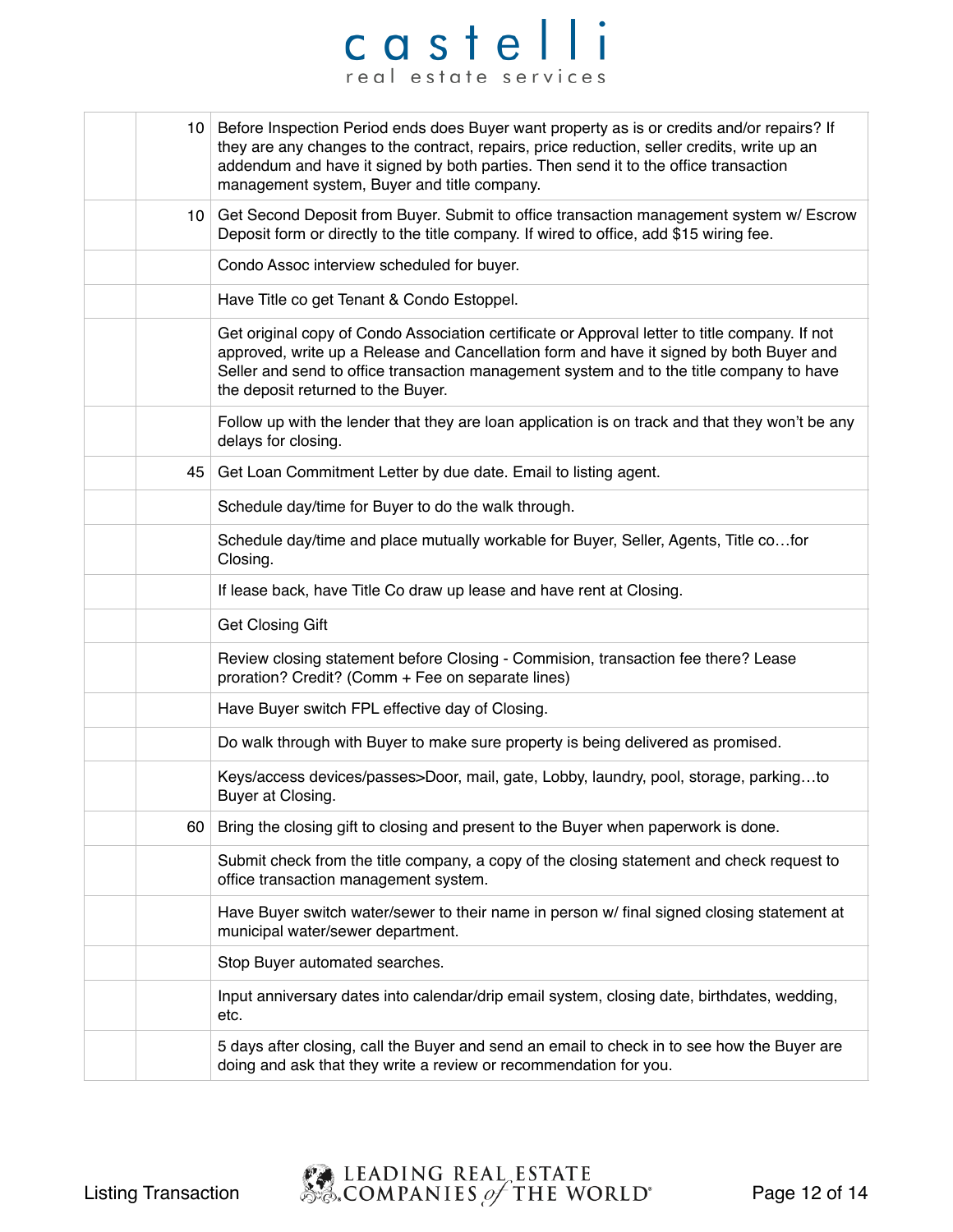|  | Should the contract fall through at any time, write up a Release and Cancellation form and<br>have it signed by both Buyer and Seller and send to office transaction management system |
|--|----------------------------------------------------------------------------------------------------------------------------------------------------------------------------------------|
|  | and to the title company to have the deposit returned to the Buyer.                                                                                                                    |